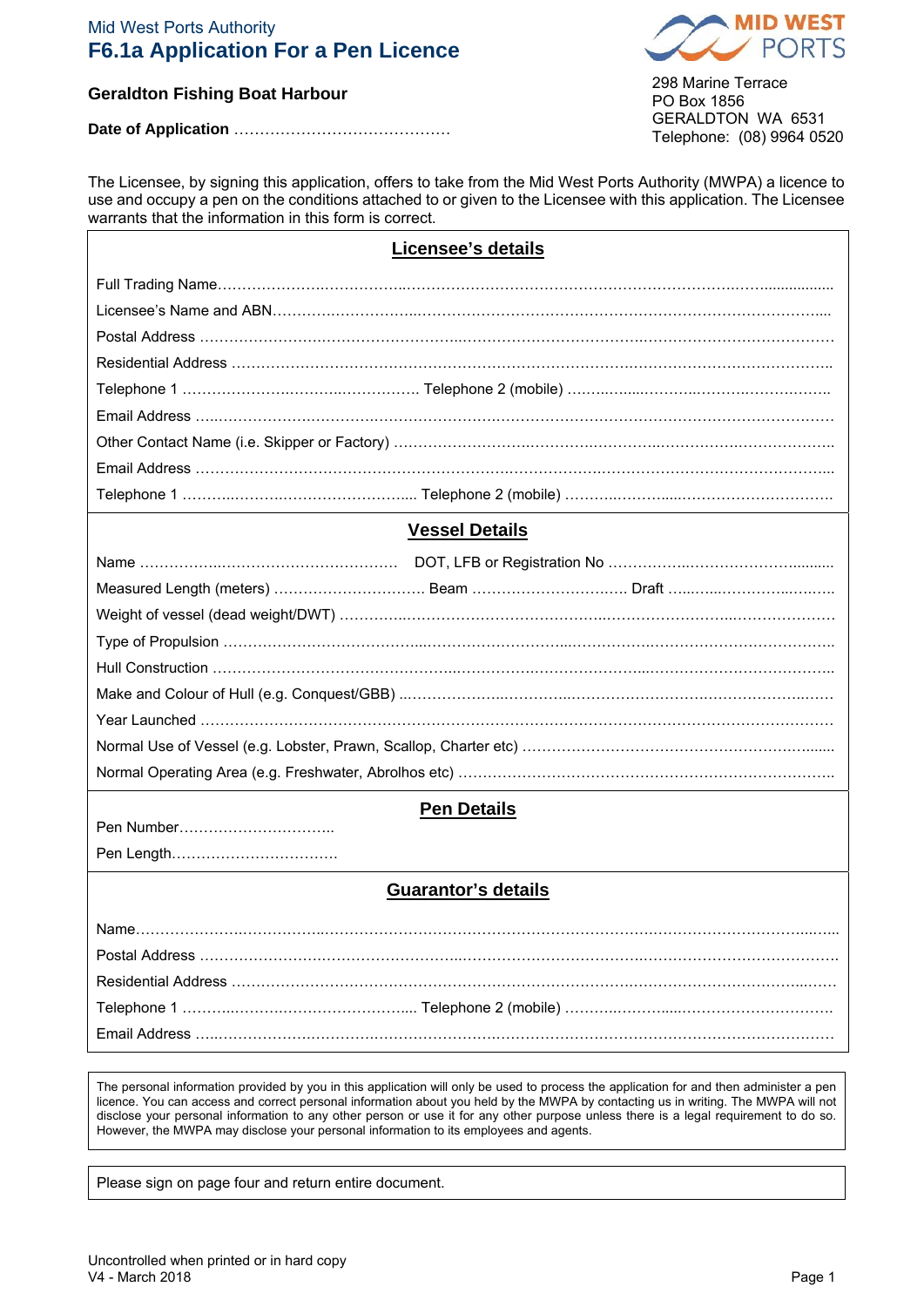## **PEN LICENCE – TERMS AND CONDITIONS**

The MWPA grants to the Licensee a non-exclusive licence to use the Pen for the Term on the following conditions.

## **1. CONDITIONS OF USE**

- 1.1 The Pen may be used for the Term and only used for the purpose of mooring the Vessel.
- 1.2 The Licensee has the right of access and passage to and from the Pen across the Landing.
- 1.3 The Licensee must not discharge or leave any chattels or waste material on or within the Pen or the water or land surrounding the Pen, except in waste and rubbish receptacles provided by or approved by the MWPA.
- 1.4 The Licensee has the right to use rubbish bins provided at various locations in the FBH for rubbish and waste generated from activities associated with the use of the Vessel. Use of the rubbish bins for household or personal rubbish and waste may result in a termination of this licence.
- 1.5 The Licensee must not refuel the Vessel or any other vessel in the Pen or allow any petroleum products to be discharged from the Vessel into the Pen.
- 1.6 The Licensee must keep the Pen in good and substantial repair, order and condition (fair wear and tear and damage by fire, earthquake, storm, tempest and other act of God excepted) and in good, clean and safe condition to the satisfaction of the MWPA. The Licensee must promptly make good to the MWPA's satisfaction any damage to the Pen caused by the negligence, misuse or other wilful act or omission of the Licensee or any Permitted Person.
- 1.7 No alteration or addition to or erection of any sign, advertisement or notice on the Pen, Landing, or any other land or structure the property of the MWPA is permitted without the prior written approval of the MWPA.
- 1.8 The Licensee must comply with all laws in relation to the use of the Pen, access and egress from the Pen, crossing the Landing, and the use of the Vessel within the Port.
- 1.9 The Licensee must not do anything which might in any way endanger the property of the MWPA or any person in or on the Pen, the Landing or within the Port and must not carry on any illegal, immoral, offensive or unlawful activities, business or use on any part of the Pen, the Landing or within the Port.
- 1.10 The Licensee must not interfere with the MWPA's operations at the Port.
- **2. NO LIABILITY** The security of the Pen (including the control of persons who may access the Pen), the Vessel and any other vessel moored within the Port owned by the Licensee are entirely the responsibility of and at the risk of the Licensee and the MWPA will not be liable to the Licensee for any loss or damage sustained by the Licensee whether or not that loss or damage is caused by (without limitation):
	- (a) any accident;
	- (b) as a consequence of the MWPA evicting or causing the Vessel to be towed away from the Pen or the Port; or
	- (c) the MWPA's operations at the Port

## 3. **LICENCE FEE**

- 3.1 The Licensee must pay to the MWPA the Licence Fee upon signing of the Application Form and any further Licence Fee payable under clause 4.2.
- 3.2 The Licensee must pay any and all interest which is applied to the Licensee's account for Licence Fees which are not paid in accordance with the MWPA payments terms (which are specified on invoices from the MWPA).

### **4. CONTINUATION OF TERM**

- 4.1 Unless, between 1 May and 30 May in a year of the Term:
	- (a) the Licensee gives written notice to the MWPA that it does not wish the Term to continue past 30 June of that year; or
	- (b) the MWPA, in its absolute discretion, gives written notice to the Licensee that it will not renew the Term past 30 June of that year,

this licence is automatically granted for a further term of 12 months commencing on 1 July of that year.

- 4.2 The Licensee must pay the Licence Fee invoiced by the MWPA for a renewed term pursuant to clause 4.1.
- 4.3 If during the Term the Licensee gives written notice to the MWPA that it wishes to surrender this licence, then the MWPA may, at its discretion, accept that surrender. If the MWPA so accepts, the Term will end on the date the Licensee's notice is given to the MWPA and the MWPA must refund the part of the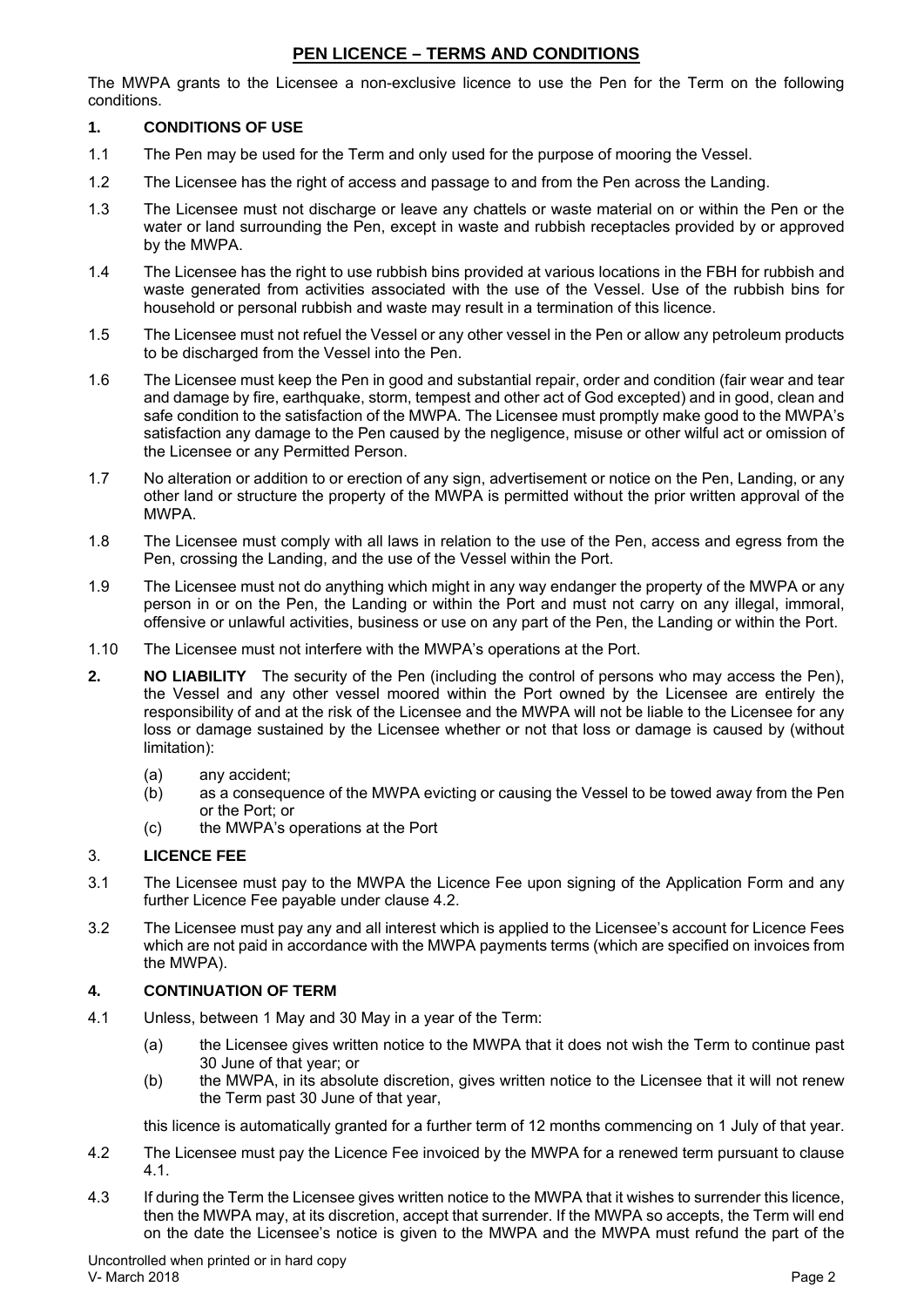Licence Fee paid which is referable to the period from the date that notice is given to the MWPA to (what would have been) the last day of the Term.

- **5**. **ENTRY BY AUTHORITY** The Licensee must permit the MWPA, by its authorised officers and with or without workmen, at any reasonable time to enter upon the Pen (except in the case of emergency when the MWPA may enter at any time without notice), the Vessel or any other vessels occupying the Pen to:
	- (a) assess the Licensee's compliance with these conditions;
	- (b) view the Pen and execute any maintenance or repairs to the Pen that the MWPA wishes to make; and
	- (c) to comply with any requirement, notification or order of any government authority.
- **6. ASSIGNING, SUBLICENSING** The Licensee may not assign or grant a sub-licence of this licence without the MWPA's prior written approval. Sections 80 and 82 of the *Property Law Act 1969* (WA) are excluded from the terms of this licence.

## **7. RELOCATION OF PEN**

- (a) At any time, the MWPA may change the location of the Pen by giving notice to the Licensee, which notice must identify the location and number of the new Pen (**New Pen**).
- (b) The Licensee must move any Vessel from the existing Pen to the New Pen within the time specified in the notice given by the MWPA under clause 7(a).
- (c) If the Licensee does not move the Vessel in accordance with clause 7(b), the MWPA may cause the Vessel to be towed away from the existing Pen and relocated to the New Pen with all costs of relocation incurred by MWPA being to the account of the Licensee.

## **8. DEFAULT**

- 8.1 If the Licensee breaches any of these conditions and that breach continues for 14 days after notice has been given to the Licensee or if the Licensee becomes an Externally-administered Body Corporate, the MWPA may without any notice or demand at any time enter and repossess the Pen and, on re-entry, the Term will immediately determine but without affecting any accrued right of the MWPA.
- 8.2 All costs incurred by the MWPA arising out of a breach of these conditions must be paid by the Licensee on demand.

### **9. INDEMNITY AND INSURANCE**

- 9.1 The Licensee uses the Pen, the Landing, waters surrounding the Pen and any other part of the Port at its own risk.
- 9.2 The Licensee indemnifies and releases the MWPA and its officers, employees and agents from each and every action, claim, expense, liability, cost and loss of any kind whatsoever and all damages which result from any act or omission of the Licensee or any Permitted Person or which are caused or contributed to by the use of the Pen, the Landing, the waters surrounding the Pen or any part of the Port by the Licensee or any Permitted Person, including but not limited to:
	- (a) a breach of these conditions by the Licensee;
	- (b) the death of, or injury to, any person;
	- (c) any loss or damage to any property of any person; or
	- (d) any loss or damage to the environment,

except to the extent that the loss or damage is caused or contributed to by the negligence of the MWPA.

9.3 The Licensee must, at its own cost, maintain public liability insurance, endorsed to cover the MWPA's interest, for a minimum of \$5,000,000 per claim or any higher amount required by the MWPA. On request by the MWPA, the Licensee will provide a certificate of currency to the MWPA.

### **10 TERMINATION**

- 10.1 The MWPA may terminate this licence at any time by giving the Licensee not less than 7 days' notice.
- 10.2 On the expiry or earlier termination of the Term, the Licensee must:
	- (a) surrender and yield up to the MWPA the Pen (in a condition complying with these conditions and all laws) and all access devices concerning the Pen; and
	- (b) remove from the Pen and the Landing all of its property and promptly make good to the satisfaction of the MWPA any damage caused by that removal.
- 10.3 The Licensee removes its property from the Pen and the Landing under clause 10.2 at its own risk.
- 10.4 Any property remaining on the Pen or the Landing in breach of clause 10.2(b) may be removed by the MWPA and, unless the MWPA receives a claim for that property and payment of the storage cost within 14 days from the date of removal, title to that property passes to the MWPA at the end of that 14 day period.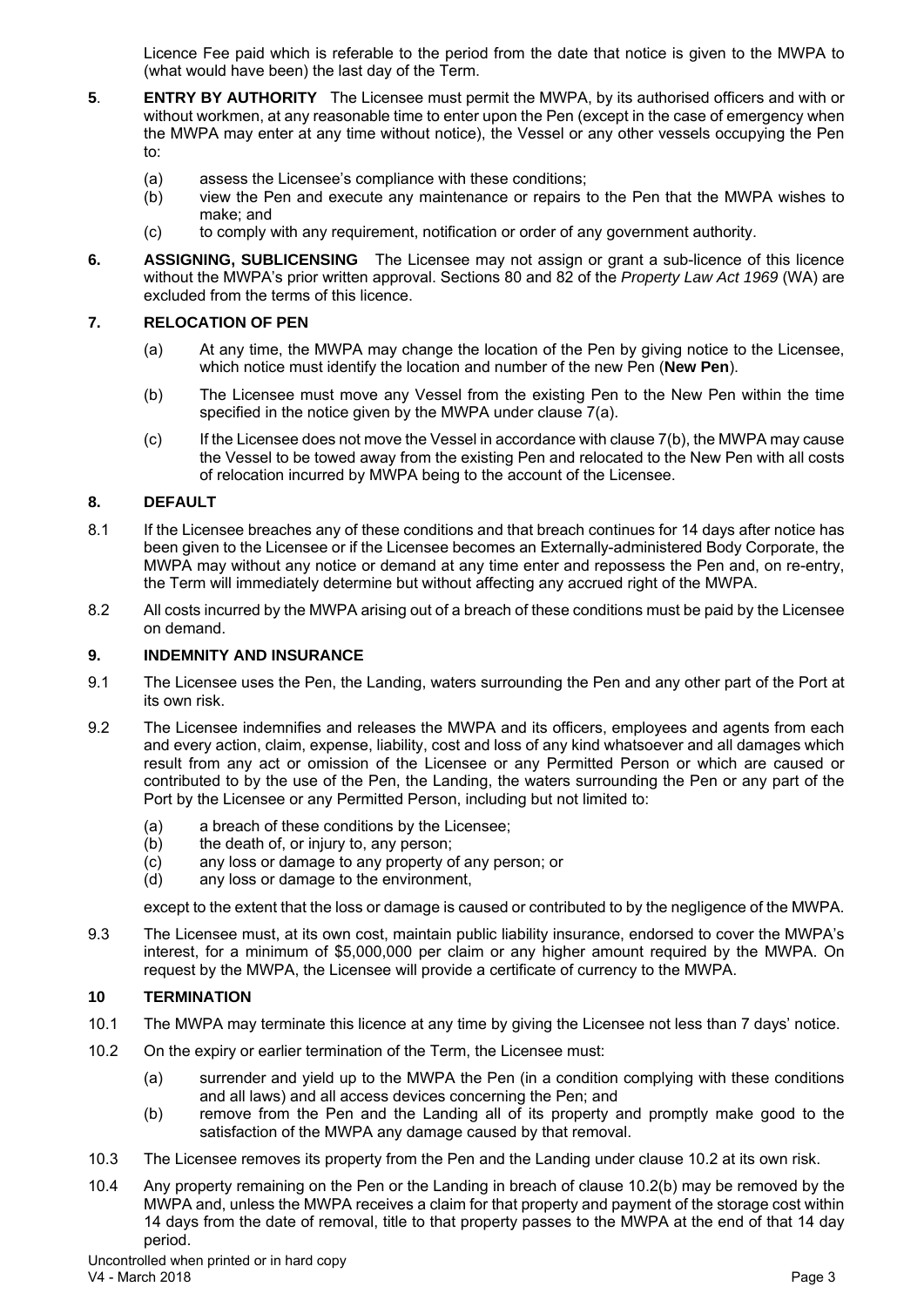- 10.5 Upon title passing to the MWPA under clause 10.4, the MWPA may sell and dispose of the property on its own account and without any liability to the Licensee to account for the proceeds of such sale or disposal.
- **11 ENTIRE AGREEMENT** The Application Form and these conditions constitute the entire agreement between the MWPA and the Licensee concerning the Pen.

### **12 GST**

- 12.1 Amounts in the Application Form and these conditions are GST-exclusive. If a taxable supply is made under this licence, then the amount payable for it is increased by the GST rate, the additional amount is payable at the same time as the amount to which it relates and the supplier must issue a tax invoice to the recipient of the supply at the time for that payment.
- 12.2 If a party is entitled to be reimbursed under this licence, the amount of the reimbursement will be net of any input tax credit which may be claimed by the party being reimbursed.
- **13 GOVERNING LAW** This licence is governed by the laws of Western Australia. The parties agree to submit to the non-exclusive jurisdiction of its courts.

## **14 GUARANTEE**

- 14.1 In consideration of the MWPA granting this Licence to the Licensee, the Guarantor guarantees:
	- (a) to duly and punctually pay to the MWPA on demand, any money payable by the Licensee under the Licence; and
	- (b) the observance and performance of the Licensee's obligation under the Licence.
- 14.2 The Guarantor indemnifies the MWPA against all loss or damage suffered or incurred by the MWPA as a result of the Licensee breaching any of its obligations under the Licence.
- 14.4 The obligations of the Guarantor under this clause 14 are irrevocable and continuing, and the Guarantor will not be released or discharged from its obligations as a guarantor or an indemnifier, including by the bankruptcy, liquidation or winding up of any person.

### **15 Definitions**

- 15.1 **Application Form** means the application form attached to or given to the Licensee with these conditions.
- 15.2 **Externally-administered Body Corporate** is defined in the *Corporations Act 2001* (Cth).
- 15.3 **FBH** means the area of the Port referred to as the 'fishing boat harbour' or FBH.
- 15.4 **Landing** means the landing and other structures on the landing adjoining the Pen.
- 15.5 **Licence Fee** means the fee for the right to occupy a Pen in accordance with this licence which will be calculated based on the pen length multiplied by the rate advised in the Schedule of Tariffs.
- 15.6 **Pen** means the pen located at the Port, identified by the Pen Number set out on the cover page to this licence.
- 15.7 **Permitted Person** means the Licensee's officers, employees and agents.
- 15.8 **Port** means the Port of Geraldton.
- 15.9 **Schedule of Tariffs** means the schedule of tariffs as determined and published by MWPA on its website (as amended, superseded or varied from time to time).
- 15.10 **Term** means the period from the date the Application Form is signed by the MWPA up to and including the next 30 June and any renewal of that term under clause 4.1.

A word or phrase given a meaning in the Application Form has the same meaning in these conditions. A word or phrase defined in the *A New Tax System (Goods and Services Tax) Act 1999* (Cth) has the same meaning in clause 12.

**Licensee** 

| (Surname) | (First Names) |
|-----------|---------------|